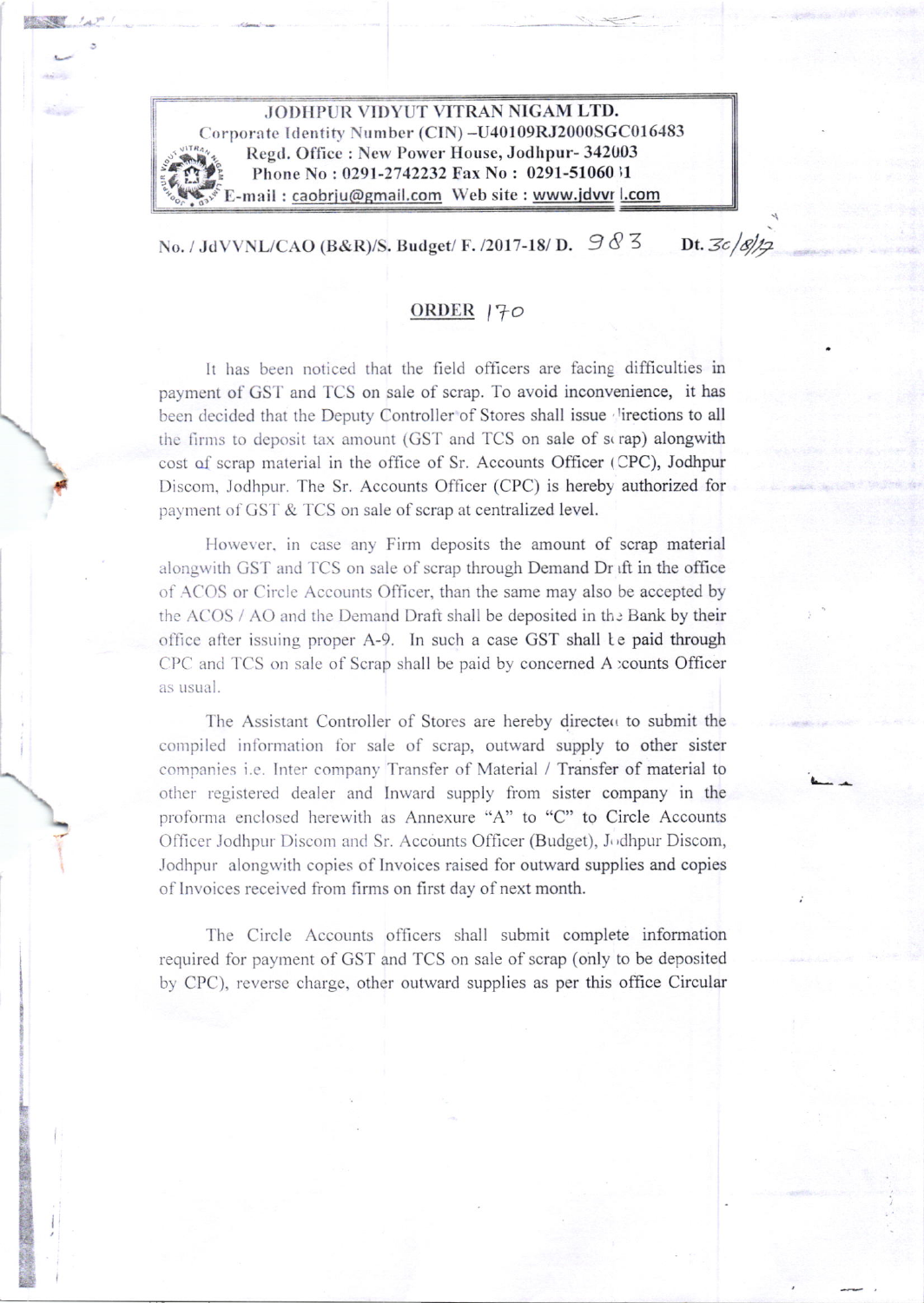No. D.511 Dt. 03.07.2017 to the Sr. Accounts Officer (Budget), Jodhpur Discom, Jodhpur upto 5<sup>th</sup> of each month for centralized payment of GST and TCS through CPC and filing GST returns.

The hand receipt for payment of GST and TCS at Discom level (As per information of ACOS and Circle Accounts Officer) shall be preferred by Sr. Accounts Officer (Budget) and sent to Sr. Accounts Officer (CPC), Jodhpur Discom, Jodhpur for payment on monthly basis as per scheduled dates. Further, the Sr. Accounts Officer (CPC) shall raise proper ATC for the amount received from the firms on account of cost of material, GST, TCS on sale of scrap simultaneously ATD shall be raised for payment of GST and TCS on sale of scrap. The Circle Accounts Officers shall file the TCS return as per above information.

This bears the approval of the Director (Finance), Jochpur Discom Jodhpur.

 $Q$ 

Goval) Chief Accounts Officer(B&R) Jodhpur Discom, Jodhpur

Copy to the following for information and necessary action:

- 1. The Chief Engineer (Jdz/Bz/Bmrz), Jodhpur Discom,
- 2. The Superintending Engineer ( ) Jodhpur Discom,
- 3. The T. A. to Managing Director, Jodhpur Discom, Jodhpur.
- 4. The Sr. Accounts Officer (

), Jodhpur Discom,

- 5. The Accounts Officer ( ), Jodhpur Discom,
- 6. The DCOS, Jodhpur Discom, Jodhpur.

7. The ACOS, Jodhpur Discom,

8. The PA to Director(Fin.), Jodhpur Discom, Jodhpur.

Chief Accounts Officer(B&R) Jodhpur Discom, Jodhpur

I  $\mathcal{O}\bigl|\mathcal{C}\bigr|$ L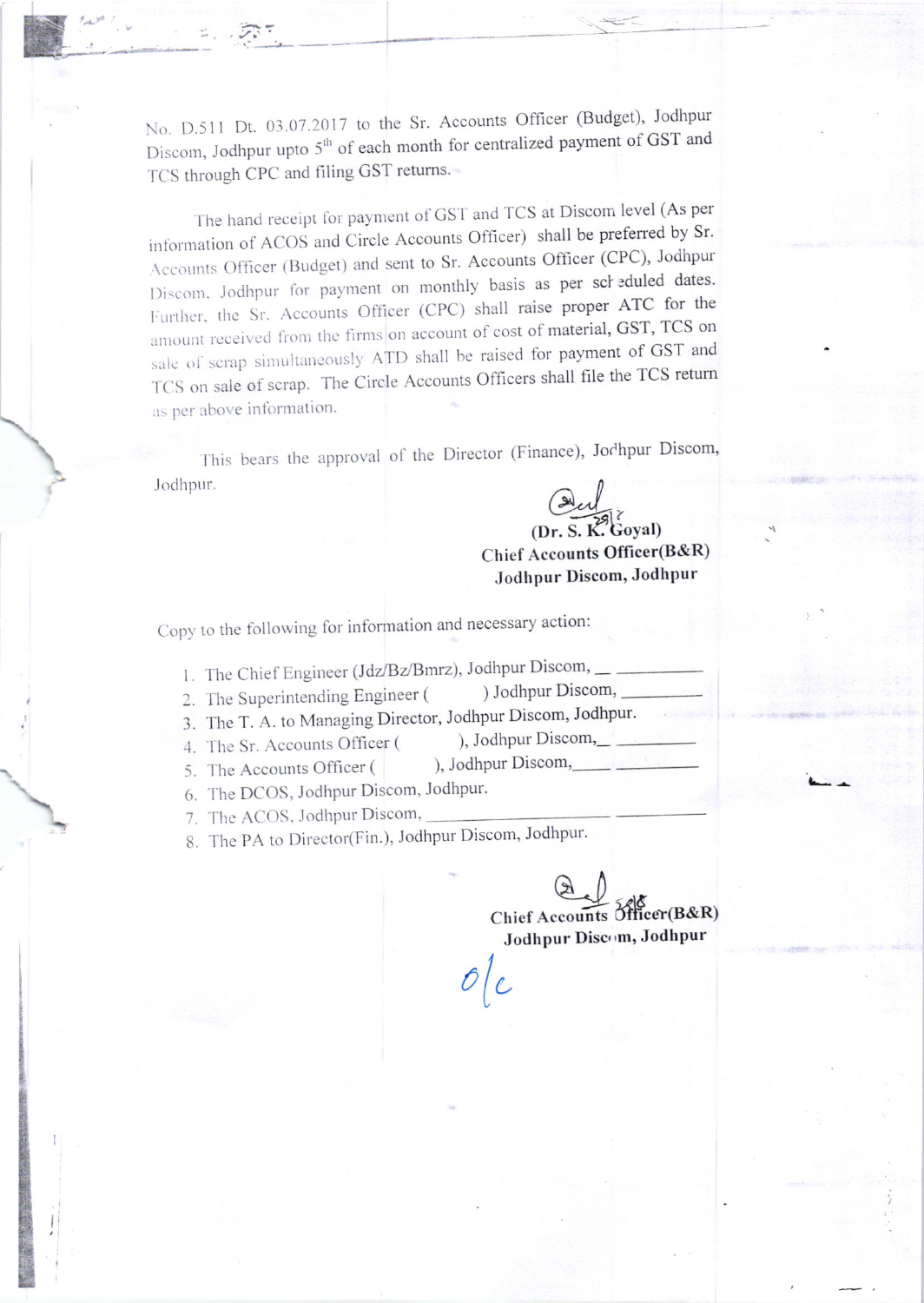## OFFICE OF THE ASSISTANT CONTROLLER OF STORE

 $\mathcal{F}_{\mathcal{L}}$ 

## ANNEXURE 'A'

Statement of the Details of Sale of Material Through e-auction and GST Informarion From 01.07.2017 to 31.07.2017

|                    | $S.No.$ MSTC Bill No. | Date | Name Of the Bidder | <b>GSTIN No.</b> | Particulars of Material |  | Unit Oty. | Rate | Material<br>Value | CGST | SGST | <b>IGST</b> |  | TCS @ 1% Grand Total   HR No. & Date | e-auction<br>date | Payment received<br>in the office of<br>CPC / ACOS | A9 No. & Dt. |
|--------------------|-----------------------|------|--------------------|------------------|-------------------------|--|-----------|------|-------------------|------|------|-------------|--|--------------------------------------|-------------------|----------------------------------------------------|--------------|
|                    |                       |      |                    |                  |                         |  |           |      |                   |      |      |             |  | 16                                   |                   |                                                    |              |
|                    |                       |      |                    |                  |                         |  |           |      |                   |      |      |             |  |                                      |                   |                                                    |              |
|                    |                       |      |                    |                  |                         |  |           |      |                   |      |      |             |  |                                      |                   |                                                    |              |
|                    |                       |      |                    |                  |                         |  |           |      |                   |      |      |             |  |                                      |                   |                                                    |              |
|                    |                       |      |                    |                  |                         |  |           |      |                   |      |      |             |  |                                      |                   |                                                    |              |
| <b>GRANT TOTAL</b> |                       |      |                    |                  |                         |  |           |      |                   |      |      |             |  |                                      |                   |                                                    |              |

 $\mu^{\mu\nu}$  ,  $\lambda^{\mu}\lambda^{\nu}$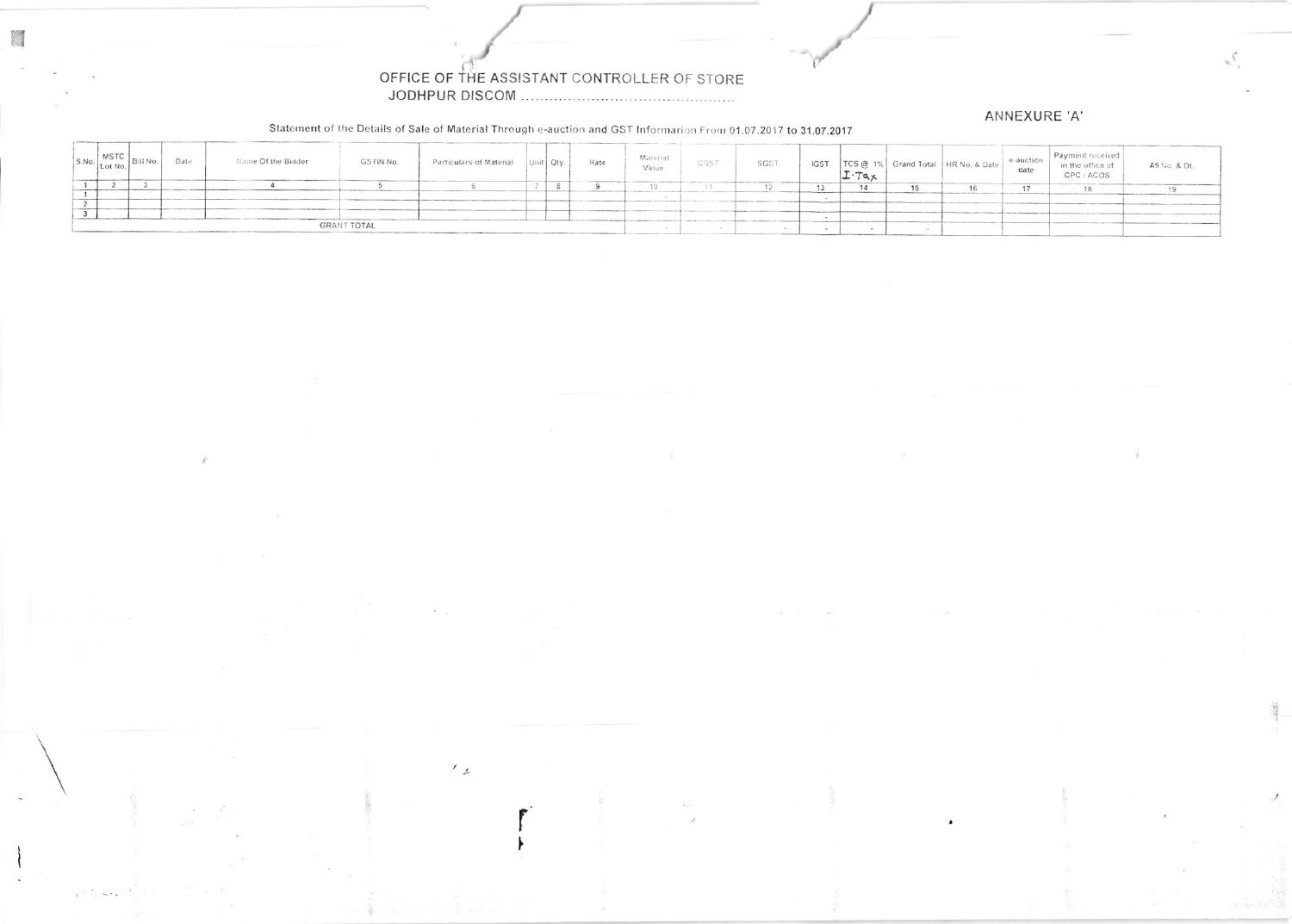OFFICE OF THE ASSISTANT CON A ALLER OF STORE<br>JODHPUR DISCOM

|                                                                                                                                                       | TOTAL GST<br>PAID( NPUT<br>TAX)                                                                                                                                                                                                                                                                                                                                                                                                                                                 |                               |                   | 28                                                                                                                                                                                                                             |                          |
|-------------------------------------------------------------------------------------------------------------------------------------------------------|---------------------------------------------------------------------------------------------------------------------------------------------------------------------------------------------------------------------------------------------------------------------------------------------------------------------------------------------------------------------------------------------------------------------------------------------------------------------------------|-------------------------------|-------------------|--------------------------------------------------------------------------------------------------------------------------------------------------------------------------------------------------------------------------------|--------------------------|
| NNEXURE 'B'                                                                                                                                           | $\begin{array}{c c} \text{SGS} & \text{[} & \text{RST} \end{array}$                                                                                                                                                                                                                                                                                                                                                                                                             |                               | 27                |                                                                                                                                                                                                                                |                          |
|                                                                                                                                                       |                                                                                                                                                                                                                                                                                                                                                                                                                                                                                 |                               | 26                |                                                                                                                                                                                                                                |                          |
|                                                                                                                                                       | CGST PAIN                                                                                                                                                                                                                                                                                                                                                                                                                                                                       |                               | $\frac{6}{2}$     |                                                                                                                                                                                                                                |                          |
|                                                                                                                                                       | VALUE OF                                                                                                                                                                                                                                                                                                                                                                                                                                                                        |                               |                   |                                                                                                                                                                                                                                |                          |
|                                                                                                                                                       | DATE                                                                                                                                                                                                                                                                                                                                                                                                                                                                            |                               |                   |                                                                                                                                                                                                                                |                          |
|                                                                                                                                                       | $\frac{1}{2}$ BILL NO. $\frac{1}{2}$                                                                                                                                                                                                                                                                                                                                                                                                                                            |                               | $\mathbf{22}$     |                                                                                                                                                                                                                                |                          |
|                                                                                                                                                       | SRN NO & DATE                                                                                                                                                                                                                                                                                                                                                                                                                                                                   |                               |                   |                                                                                                                                                                                                                                |                          |
|                                                                                                                                                       | GSTIN NO.                                                                                                                                                                                                                                                                                                                                                                                                                                                                       |                               | $\mathcal{R}$     |                                                                                                                                                                                                                                |                          |
|                                                                                                                                                       | IS TRANSFER TO<br>MATERIAL WHICH                                                                                                                                                                                                                                                                                                                                                                                                                                                | <b>URSCHASF</b>               | $\frac{9}{2}$     |                                                                                                                                                                                                                                |                          |
|                                                                                                                                                       |                                                                                                                                                                                                                                                                                                                                                                                                                                                                                 |                               |                   |                                                                                                                                                                                                                                |                          |
|                                                                                                                                                       | $\begin{array}{ccc}\n\text{SWNO. 8} & & & \text{DATE} \\ \text{GATE PASS} & & \text{DATE} \\ \text{NO}\n\end{array}$                                                                                                                                                                                                                                                                                                                                                            |                               |                   |                                                                                                                                                                                                                                |                          |
|                                                                                                                                                       |                                                                                                                                                                                                                                                                                                                                                                                                                                                                                 |                               | $\frac{10}{15}$   |                                                                                                                                                                                                                                |                          |
|                                                                                                                                                       |                                                                                                                                                                                                                                                                                                                                                                                                                                                                                 |                               | s.                |                                                                                                                                                                                                                                |                          |
|                                                                                                                                                       |                                                                                                                                                                                                                                                                                                                                                                                                                                                                                 |                               | ă                 |                                                                                                                                                                                                                                |                          |
|                                                                                                                                                       | $ \texttt{SGST}}\left \begin{array}{cc} 1051 \\ \texttt{SUT} \end{array}\right  -  \texttt{OST}  -  \texttt{Gand}  -  \texttt{HRT} \sigma \texttt{S} -  \texttt{GATR}  -  \texttt{GATR} \sigma \texttt{S} -  \texttt{GATR}  -  \texttt{GATR} \sigma \texttt{S} -  \texttt{GATR} \sigma \texttt{S} -  \texttt{GATR} \sigma \texttt{S} -  \texttt{GATR} \sigma \texttt{S} -  \texttt{GATR} \sigma \texttt{S} -  \texttt{GATR} \sigma \texttt{S} -  \texttt{GATR} \sigma \texttt{$ |                               | ÷,                |                                                                                                                                                                                                                                |                          |
|                                                                                                                                                       | <b>COST</b><br>VLLED                                                                                                                                                                                                                                                                                                                                                                                                                                                            |                               |                   |                                                                                                                                                                                                                                |                          |
|                                                                                                                                                       | Material<br>Value                                                                                                                                                                                                                                                                                                                                                                                                                                                               | ļ                             | 11,00             |                                                                                                                                                                                                                                |                          |
|                                                                                                                                                       | Rate                                                                                                                                                                                                                                                                                                                                                                                                                                                                            |                               | $\frac{\circ}{r}$ |                                                                                                                                                                                                                                |                          |
|                                                                                                                                                       |                                                                                                                                                                                                                                                                                                                                                                                                                                                                                 | I<br>$\overline{\phantom{a}}$ |                   | ļ                                                                                                                                                                                                                              | İ<br>$\vdots$<br>j       |
|                                                                                                                                                       | Particulars of Material (linit) Oty.                                                                                                                                                                                                                                                                                                                                                                                                                                            |                               |                   | The contract of the contract of the contract of the contract of the contract of the contract of the contract of the contract of the contract of the contract of the contract of the contract of the contract of the contract o |                          |
|                                                                                                                                                       | GSTIN NUMBER                                                                                                                                                                                                                                                                                                                                                                                                                                                                    |                               |                   |                                                                                                                                                                                                                                | i<br> <br>               |
| Statement of the Oetails of OUTWARD SUPPLY TO INTER COMPANY TRANSFERY OUTWARD SUPPLY TO OTHER COMPANY - GST Information From 01.07.2017 to 31.07.2017 | VAME OF COMPANY                                                                                                                                                                                                                                                                                                                                                                                                                                                                 |                               |                   | <b>.</b><br>.<br>.<br>.                                                                                                                                                                                                        | $\overline{\phantom{a}}$ |
|                                                                                                                                                       | I DATE I                                                                                                                                                                                                                                                                                                                                                                                                                                                                        |                               |                   |                                                                                                                                                                                                                                |                          |
|                                                                                                                                                       | ICT NO                                                                                                                                                                                                                                                                                                                                                                                                                                                                          |                               |                   |                                                                                                                                                                                                                                |                          |
|                                                                                                                                                       | $\frac{1}{2}$ No.                                                                                                                                                                                                                                                                                                                                                                                                                                                               |                               |                   |                                                                                                                                                                                                                                | ļ                        |

 $\tilde{\tau}$ ,